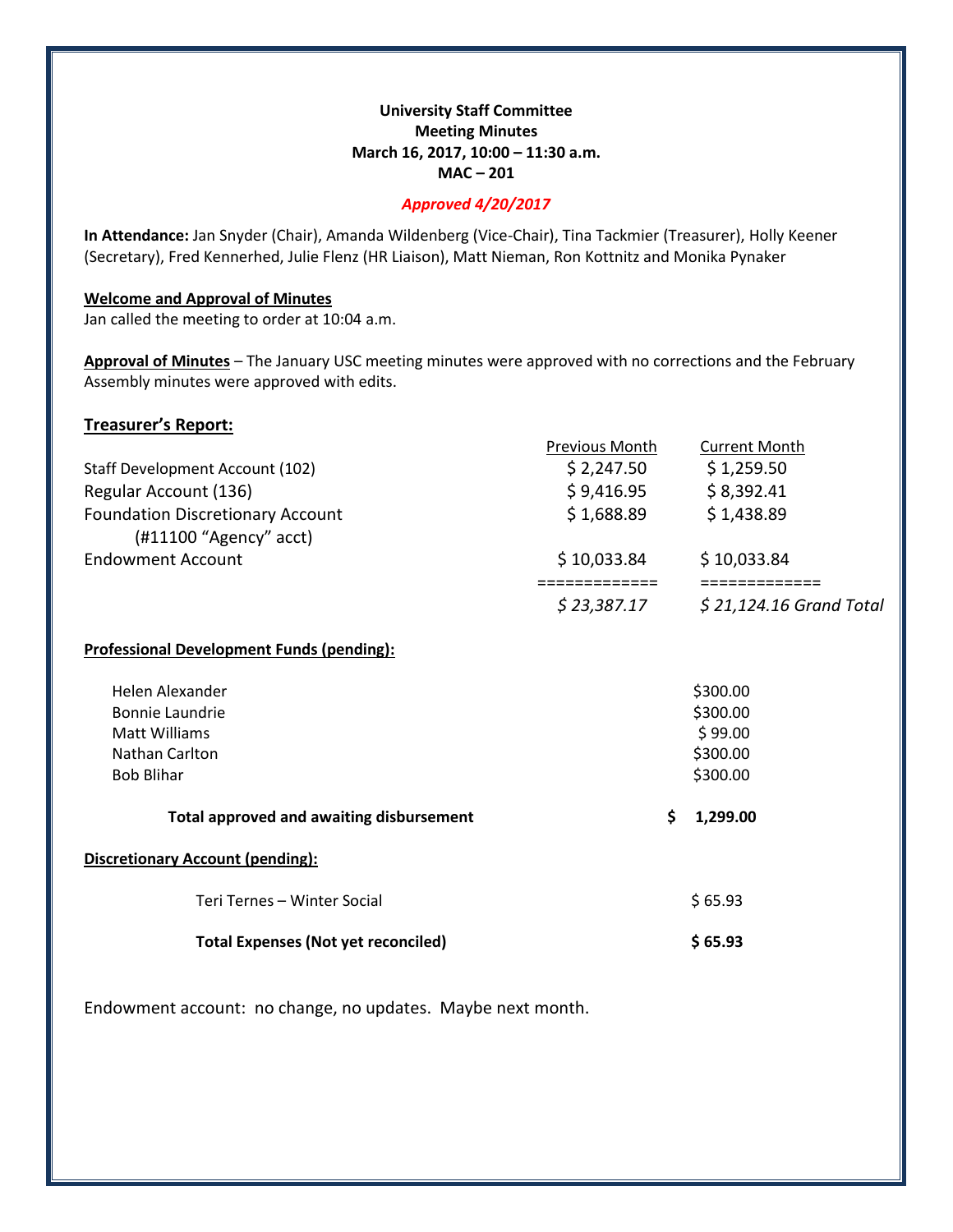## **HR Update**

- **University Staff Performance Evaluations** It's that time of year again for annual evaluations. Completed evaluations are due by Friday, March 24, 2017. Our blog post has links to the forms and a presentation to familiarize yourself with the process. If you have questions, contact our office.
- **Supervisor Trainings**  HR has planned two Supervisor training sessions. The first is Supervisor for Success: Effective Management for the UW-Green Bay Workforce (formerly called Supervisor Bootcamp). This is a twoday session being held on Tuesday, April 11 and Wednesday, April 12, 2017. This program is designed for new supervisors or those who have not gone through a supervisor training program before.
- **Employee Handbook-** HR is waiting for review by SOFAS and final publication of the ASC Bylaws before publishing and moving forward on the handbook.
- **Policy Updates:** all updated policies will be communicated annually in policy notification (September) and rolled out when handbook is finalized/communicated.
	- o **Published:<http://www.uwgb.edu/directory/policies/>**
		- **Consensual and Familial Relationship Policy:** This newly published policy takes the place of the prior Consensual Relations Statement and includes information on necessary factors in consensual and familial relations in the workplace/classroom.
		- **Workplace Expectations Policy**
	- o **In the Works:**
		- **EXECOMPENSATION AND PAY Plan Policy**
		- Updates to: Harassment and Discrimination Policy and Educational Assistance
- [Annual On-Site Health Screening Registration Open](http://blog.uwgb.edu/hr/2017/02/annual-on-site-health-screening-registration-open/) Mark your calendar! Wednesday, April 26, 2017 is the day for the Annual On-Site Health Screenings. Making the choice to get a health screening gives you a snapshot of your overall health. Discover your numbers at this free health screening which is available to employees and their spouse/domestic partner who are enrolled in the State of Wisconsin Group Health Insurance Program.
- Self-[Insurance & Regionalization: What's coming and where to get more information](http://blog.uwgb.edu/hr/2017/03/self-insurance-regionalization-whats-coming-and-where-to-get-more-information/) We are learning more information about the changes coming to our Health Insurance effective January 2018. Under the self-insured model, the [Department of Employee Trust Funds \(ETF\)](http://etf.wi.gov/) would hold health insurance funds in a reserve to pay individual health care claims instead of paying health insurance companies a fixed dollar amount for employee health insurance. Please visit our blog post for more information and for a link to a [short video](http://etf.wi.gov/videos/self_insurance2.htm) to learn more about Self-Insurance and Regionalization and what it means to you.
- [Student Hours Reminder](http://blog.uwgb.edu/hr/2017/03/student-hours-reminder/)

As a reminder, UW-Green Bay student employees can work up to 40 hours per week between March 12 and March 18, 2017. They must reduce their hours to 25 hours per week starting March 19, 2017. If you have any questions, please contact Human Resources at x2390 or [payrollandbenefits@uwgb.edu](mailto:payrollandbenefits@uwgb.edu)

New Employees:

- **Inventory Control Coordinator** Institutional Support: Colleen Cowling (equals Al) was hired and started on 3/2
- **Student Status Examiner – Associate (Two Vacancies)** Admissions: Christy Vincent was hired started on 2/27 and Jonathan Allen was hired and started on 2/13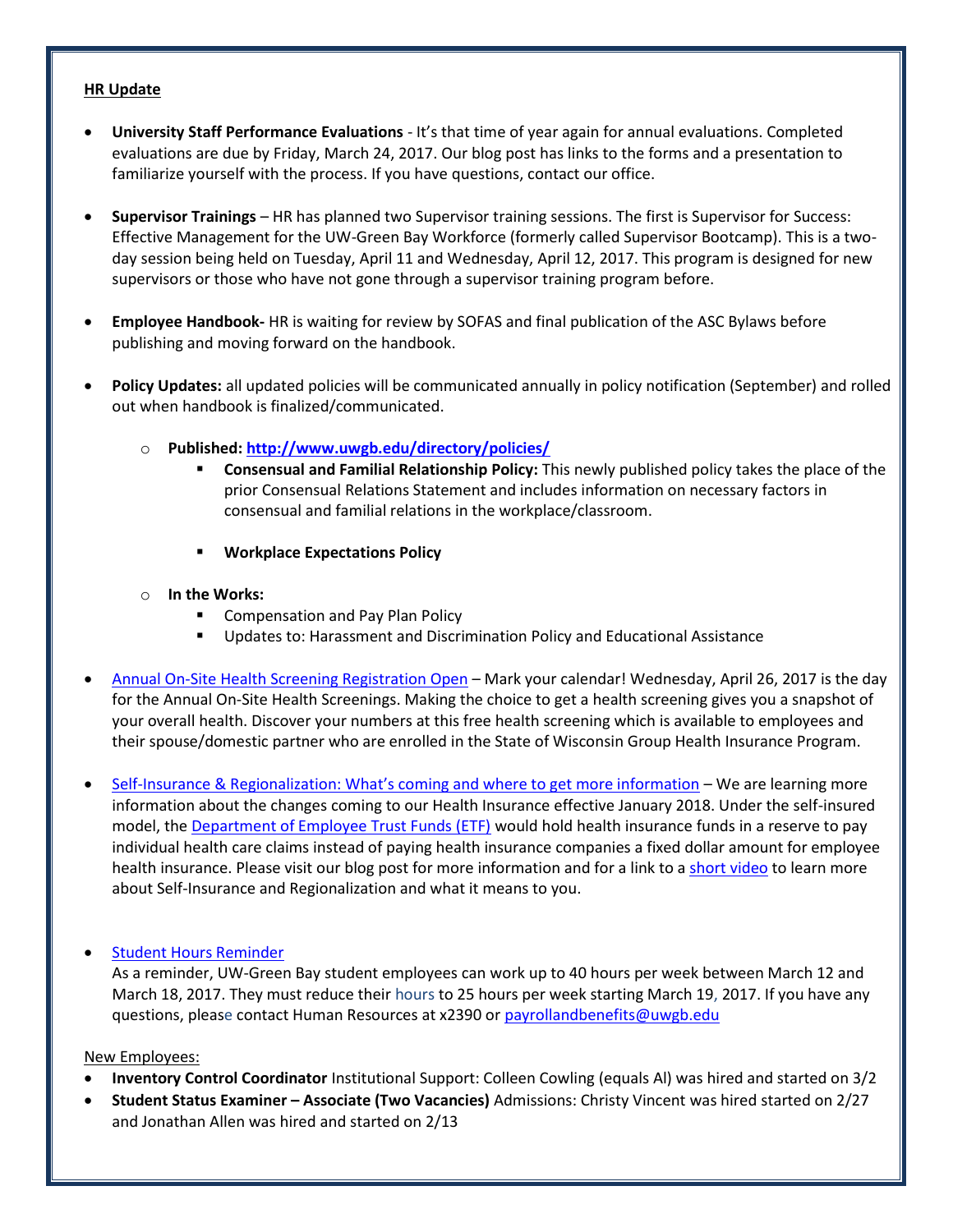Positions Being Recruited:

- **Police Officer** Public Safety: Incumbent Nick Dennis
- **Dean Assistant** Austin E. Cofrin School of Business: New Position
- **USPA (Two Vacancies)** Continuing Education & Community Engagement (formerly Outreach & Extension): One to replace JoAnn Feeney (retiring) and one new position
- **Financial Specialist Senior** Union: Incumbent Tammy Olp
- **USA2** Provost: Incumbent Avery Garcia

# **Elections Committee**

The results of the Personal Preference Surveys are in. We had 35 of our 179 University Staff members respond (20% return rate). On a positive note, this is up from a 14% return last year (25/178). Due to a backlog in the SOFAS office, we're running behind our preferred timeline. The committee is going to meet on the 22<sup>nd</sup> and now hopes to have the elective committee ballot distributed on Monday, March 27<sup>th</sup>, closing Friday, March 31<sup>st</sup>. The Academic Staff and Faculty ballots are behind schedule as well; however, according to the SOFAS office, their delay is due to a lack of eligible candidates for some of the vacancies. Their ballots should also be going out on Monday the 27<sup>th</sup>.

# **Personnel Committee**

No update. Jan indicated that Sue was going to meet with Christine to discuss the feedback from the Assembly. Jan will touch base with Sue to confirm that this is going to happen.

# **Professional Development Committee**

Teri not here today so Jan provided an update for this committee.

- ASC/USC Workshops the last one for the year is scheduled for May 23 (details to follow); we have a workshop entitled, "Dealing with Disruptions," tentatively scheduled for fall.
- Our year-end social is pending; will be scheduled at Lambeau Cottage
- Fall Conference, work in progress; save the date  $-$  October 20<sup>th</sup> at Tundra Lodge

## **Univ Staff System Rep Report**

The University Staff System reps met last Friday. They discussed how to define "merit" relative to the 2+2 pay plan that was approved. What is "merit?" This is problematic since different supervisors could determine different definitions of merit. They will continue to discuss this and Ron will provide further information as it becomes available.

Jan asked Julie Flenz (our HR liaison) whether HR has developed the performance evaluation matrix yet. This was apparently discussed in HR at one time. Julie was not familiar with the matrix and will talk with Christine to see if something is in the works.

Question: if the "merit" box is checked "no" on a performance evaluation, is this determination challenge-able through the grievance process? The overall thought was that it is NOT a grievable condition. Julie will talk to Christine about this as well.

The US System reps also met with the Academic Staff Reps. This discussion centered around the title and compensation study. There is concern about the who's, what's and when's of this study. It is not clear how this study is happening and who is involved.

Also, the Joint Finance committee will be conducting listening sessions on the budget. They will be in Marinette on April  $7<sup>th</sup>$ . This is the closest to Green Bay they will be for these sessions.

## **Campus Shared Leadership Group**

There has been no activity. However, the chairs of each of the shared governance groups, along with the SOFAS, will be getting together to present information at the Supervising for Success workshops taking place in April. This is their chance to talk to employees about the importance of shared governance.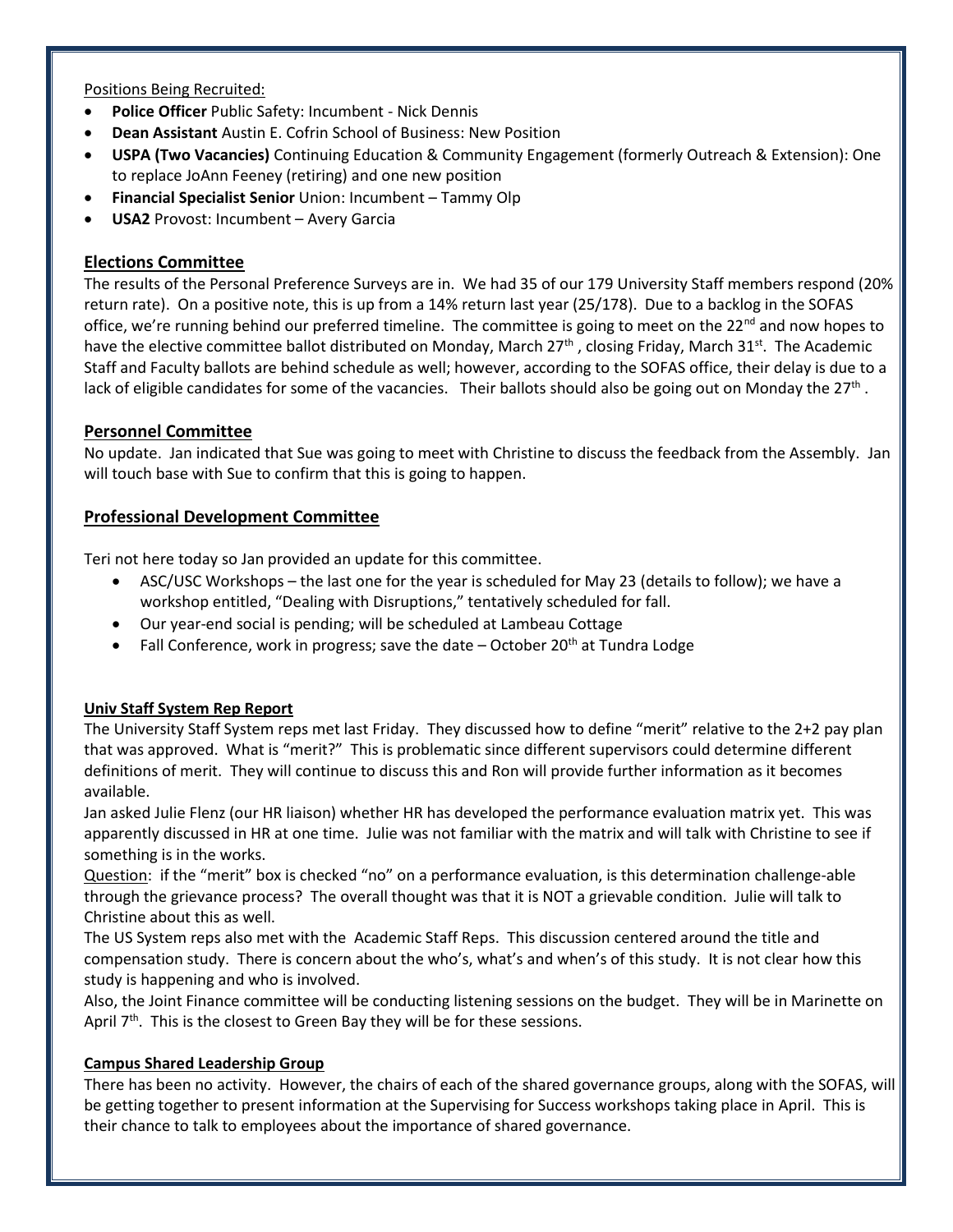## **Awards & Recognition (A&R)**

No one from this committee was in attendance today but Holly indicated that the nominations for the Founders Awards have been sent on to the committee for ranking. Once the committee has determined their selections for the finalists, they will be requesting additional materials from the nominators. This should happen by the end of March.

# **Committee on Workload and Compensation (CWC)**

The committee has not met so there is nothing to report. Ron did comment, however, that he had had a discussion with Christine Olson during the Assembly about this committee. Apparently the Chancellor does not recognize this committee as an official committee. The UC is now discussing disbanding it.

# **Learning Technology Collaboration Committee (LTCC)**

The committee has not met. Nothing to report.

# **University Committee**:

- Program Discontinuance Policy in progress
- Safeguards for Students document in progress, to tie into work on Program Discontinuance Policy
- final review of Annual Review Policy next week
- Commencement Speaker Nomination Policy per faculty request, Clif developed a policy whereby we'll go back to the practice of sending a call for nominations to Cabinet and Administrative Council for distribution to the rest of the faculty and staff.
- UC is considering changing the voting domain of ICS for campus committee representation
- considering a statement of institutional commitment to principles of General Education in light of potential collaboration/outsourcing; faculty are concerned about losing students, course sections, and watering down the courses we offer
- approved Institutional Learning Outcomes document from Clif for accreditation process
- approved Steve Meyer updating/streamlining Faculty Handbook

## **Faculty Senate:**

- passed Memorial Resolution for Juanita Theile (former chair of Nursing who passed away)
- passed Resolution Supporting Diversity at UW-Green Bay
- Fund the Freeze initiative was presented
- passed Resolution on Workload Equity 25-2
- $\bullet$  had 1<sup>st</sup> reading of Annual Review Policy for Faculty
- presented IRB Protocol Submission Update
- presented Enrollment Strategy Updates

On a side note: Lance Cavanaugh has resigned from Advancement and Tony Warner has been hired to take his place.

Notes from the Provost presentation: Greg stated that he doesn't believe that the self-insurance initiative is going to pass through the necessary chains to make it a reality. He also did not believe the tuition cut was going to make it through all of the necessary approvals. Academic Affairs is now being required to cut another \$2 million. Deadline is Friday.

**UPIC** – As of this past Monday (March 13<sup>th</sup>) the UPIC has been disbanded. This group is no longer functioning as the Chancellor had first intended. They are not empowered to do some of the types of work that is needed at this time (i.e. Budget Reductions and Interdisciplinarity). The Chancellor reconsidered the issues and, given the types of issues that the group had been asked to address, determined that there were different groups that needed to work on these problems. Once we are out of crisis mode, it is hoped that a group of this type could be recreated. The University Staff members voiced their concern that we would now be disconnected from the Administration and this was very disappointing. The UPIC provided us a chance to be "at the table." They also suggested that the Shared